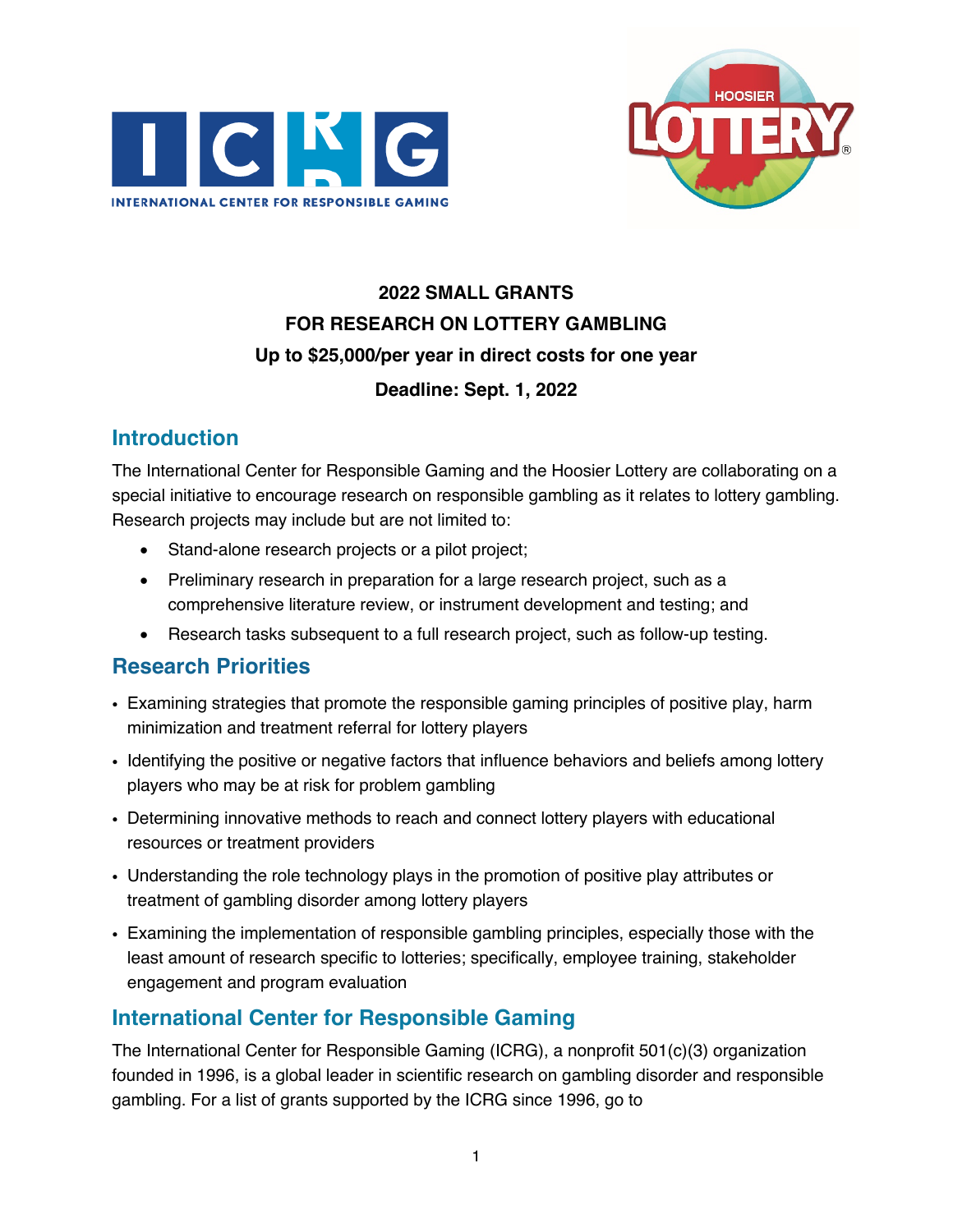https://www.icrg.org/research-center/icrg-funded-research. The ICRG awards grants on a competitive basis under the leadership of the Scientific Advisory Board. Composed of leading, independent scientists with expertise in addiction and related topics, the Scientific Advisory Board plays a vital role by ensuring that the ICRG follows rigorous standards in awarding grants for only the highest quality research proposals. See page 10 for a list of current members.

### **Hoosier Lottery**

The mission of the Hoosier Lottery is to return maximum net income to the state of Indiana in a socially responsible manner. The delivery of quality games and responsible growth is complemented by a demonstrated commitment to the communities in which it operates.

Social responsibility is woven throughout the Hoosier Lottery's vision, policies, and practices using the four impact areas that comprise the Corporate Social Responsibility Program. These impact areas are Business, Responsible Gaming, Community, and Environment.

The Hoosier Lottery's responsible gaming framework has been designated as World Lottery Association Level 4 in responsible gaming. This is the highest level and the most challenging to obtain.

As a part of the responsible gaming framework, the Hoosier Lottery has dedicated funding to responsible gambling research that will contribute to the body of knowledge in Indiana surrounding problem gambling and responsible gaming. With the knowledge gained through this program, it is the hope of the Hoosier Lottery that advancement of responsible gaming initiatives can be realized by many stakeholders.

## **Available Funding**

Applicants may request up to \$25,000 in direct costs and up to \$5,000 in Facilities and Administration costs for a period not to exceed 12 months.

## **Eligible Applicants**

Domestic or international, public or private, non-profit or for-profit organizations are eligible to apply for ICRG funding. The Principal Investigator must have a PhD, MD, or other terminal degree. The ICRG encourages early career investigators to apply.

### **Review Process and Criteria**

We seek proposals of high scientific merit from investigators who show promise of disseminating their work at high-impact conferences and in peer-reviewed scientific journals.

An appropriate scientific review group convened in accordance with the standard ICRG peer review procedures, modeled on those of the National Institutes of Health (NIH), will evaluate applications for scientific and technical merit.

As part of the initial review, all applications: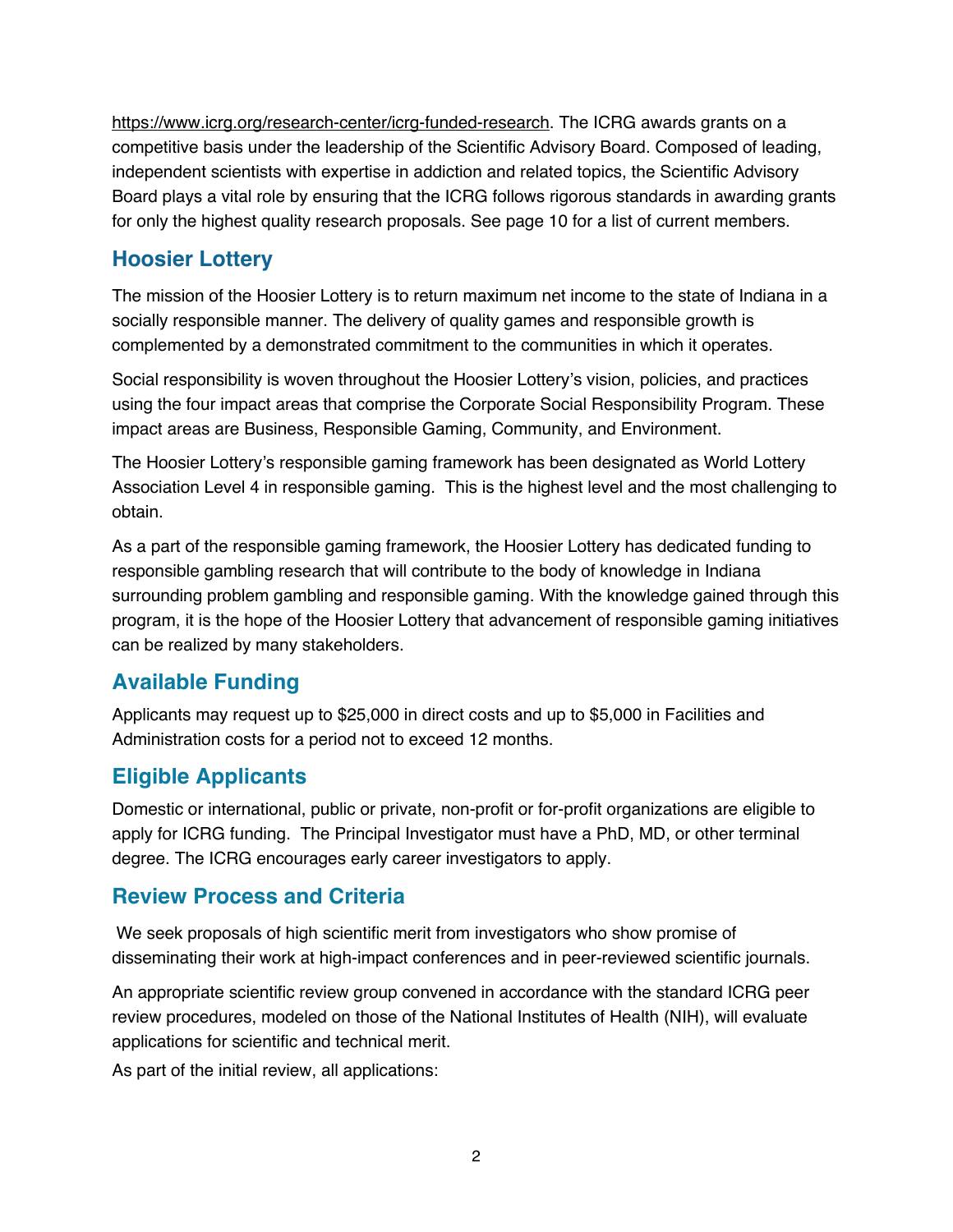- May undergo a selection process in which only those applications deemed to have the highest scientific merit, generally the top half of applications under review, will be discussed and assigned a priority score.
- Will receive a written critique in the Summary Statement.
- Will receive a second level of review by the Scientific Advisory Board, which makes the final funding decisions.

The peer review panel will evaluate proposals according to the following criteria, adapted from the NIH:

- 1. *Significance*. Does the project address an important problem or a critical barrier to progress in the field? If the aims of the project are achieved, how will scientific knowledge, technical capability and/or clinical practice be improved? How will successful completion of the aims change the concepts, methods, technologies, treatments, services or preventative interventions that drive this field?
- 2. *Investigator(s)*. Are the Principal Investigator (PI), collaborators and other researchers well suited to the project? If the project is collaborative, do the investigators have complementary and integrated expertise; are their leadership approach, governance and organizational structure appropriate for the project?
- 3. *Innovation*. Does the application challenge and seek to shift current research or clinical practice paradigms by utilizing novel theoretical concepts, approaches or methodologies, instrumentation or interventions? Are the concepts, approaches or methodologies, instrumentation or interventions novel to one field of research or novel in a broad sense? Is a refinement, improvement or new application of theoretical concepts, approaches or methodologies instrumentation or interventions proposed?
- 4. *Approach*. Are the overall strategy, methodology and analyses well-reasoned and appropriate to accomplish the specific aims of the project? Are potential problems, alternative strategies and benchmarks for success presented? If the project involves clinical research, are the plans for protection of human subjects from research risks justified in terms of the scientific goals and research strategy proposed?
- 5. *Environment*. Will the scientific environment in which the work will be done contribute to the probability of success? Are the institutional support, equipment and other physical resources available to the investigators adequate for the project proposed? Will the project benefit from unique features of the scientific environment, subject populations or collaborative arrangements?

#### *Additional Review Criteria*

In addition to the above criteria, the following items will be considered in the determination of scientific merit and the priority score: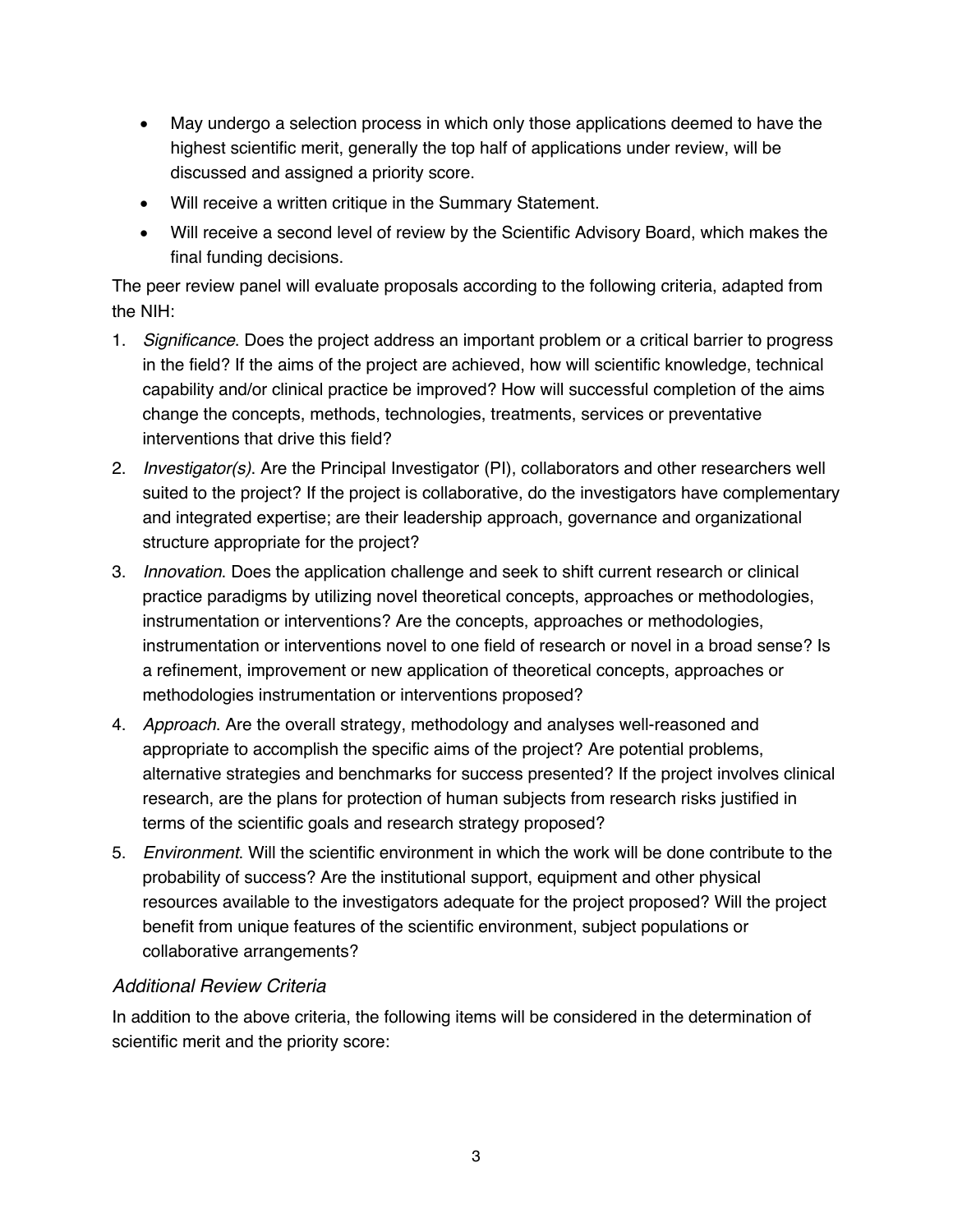- ! *Protection of Human Subjects from Research Risk*: The involvement of human subjects and protections from research risk relating to their participation in the proposed research will be assessed.
- ! *Inclusion of Women, Minorities and Children in Research*: The adequacy of plans to include subjects from both genders, all racial and ethnic groups (and subgroups), and children as appropriate for the scientific goals of the research will be assessed. Plans for the recruitment and retention of subjects will also be evaluated.
- ! *Care and Use of Vertebrate Animals in Research*: If vertebrate animals are to be used in the project, the five items described in PHS Form 398 research grant application instructions will be assessed.
- ! *Biohazards*: If materials or procedures are proposed that are potentially hazardous to research personnel and/or the environment, determine if the proposed protection is adequate.

#### *Additional Review Considerations*

! *Budget:* The reasonableness of the proposed budget and the requested period of support in relation to the proposed research plan.

### **Application Instructions**

Applicants must use the application form provided on the ICRG website (https://www.icrg.org/research-center/apply-icrg-funding). Enter text in the shaded areas on the form. The document will automatically convert the text into Arial font.

#### **Face Page** (1 page)

The *Principal Investigator* (PI) is the person responsible for the scientific and technical direction of the project and is the primary contact for the ICRG. Provide full name, degree(s), title, department, institution, mailing address, telephone number and email address.

*Date of Proposed Period of Support*. Projects may begin November 1, 2022, and conclude no later than within one year.

*Funds Requested*. Requests may not exceed \$25,000 in direct costs. Up to \$5,000 may be requested for Facilities & Administration or indirect costs.

*Applicant Organization*. The Applicant Organization is legally and financially responsible for the conduct of activities supported by the award. Provide the name and contact information of the Applicant Organization's Administrative Contact.

*Regulatory Approvals*. Please check the appropriate box to indicate the use of animals (IACUC) or human subjects (IRB) in the proposed project. Note that the PI must provide a copy of the IACUC and/or IRB letter to the ICRG before award funds will be released. Pending approvals at the time of application submission are acceptable.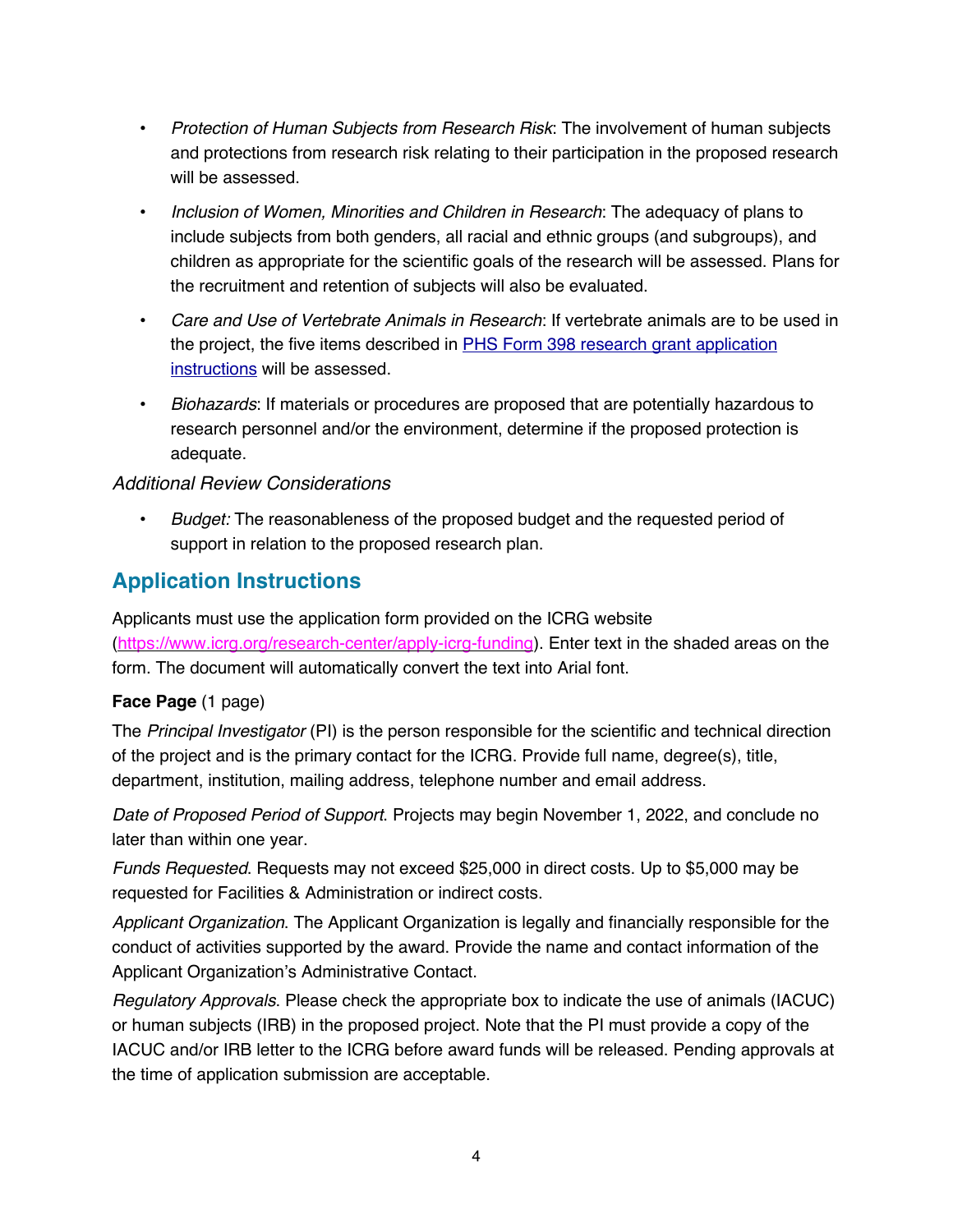*Certifications*. Provide the electronic signatures of the Principal Investigator and the Official Signing for the Organization by typing the names in the shaded box and checking the "Confirm Signature" box.

#### **Page Two: Project Summary/Abstract; Senior/Key Personnel; Previous Support** (one page)

Insert text in the shaded areas on the form provided.

*Project Summary/Abstract*. Provide a succinct and accurate description of the proposed work suitable for dissemination to the public. State the application's broad, long-term objectives and specific aims. Describe concisely the research design and methods for achieving the stated goals.

*Senior/Key Personnel*. In addition to the Principal Investigator, Senior/Key Personnel are defined as individuals who contribute to the scientific development or execution of the project in a substantive, measurable way, whether or not salaries are requested. In addition, stakeholders should be included under Key Personnel. Stakeholders are defined as individuals affected by the proposed research project. List the Principal Investigator, last name first. Then list all other Senior/Key Personnel in alphabetical order, last name first. For each individual, provide name, institutional affiliation and role on the project.

#### *Previous Support from ICRG*

Identify the PI's past grant awards from the ICRG/National Center for Responsible Gaming.

**Biographical Sketch** (maximum of five pages on your own paper)

Provide a biographical sketch for the principal investigator and senior/key personnel. Use the NIH form or download a biosketch form from https://www.icrg.org/research-center/apply-icrgfunding. Each biographical sketch should not exceed five pages.

**Research Plan** (four pages) Enter text into the shaded areas.

- 1. *Specific Aims*. State concisely the hypothesis to be tested and the specific aim(s) to be achieved during the grant period. The review panel will consider whether the aims are reasonable to achieve during the one-year period and if successful completion of the aims will improve scientific knowledge, technical capability and/or clinical practice.
- 2. *Background and Significance*. State the significance of the proposed project to the field. The review panel will ask: Does the project address an important problem or critical barrier to progress in the field? Does the application challenge and seek to shift current research or clinical practice paradigms by utilizing theoretical concepts, approaches or methodologies, instrumentation or interventions that are novel to one field of research or novel in the broad sense?
- 3. *Research Design and Methods.* Concisely present your experimental design and the methods to be used to accomplish your specific aims. Also, indicate how the results will be interpreted and how they will lead to future investigations. The review panel will ask: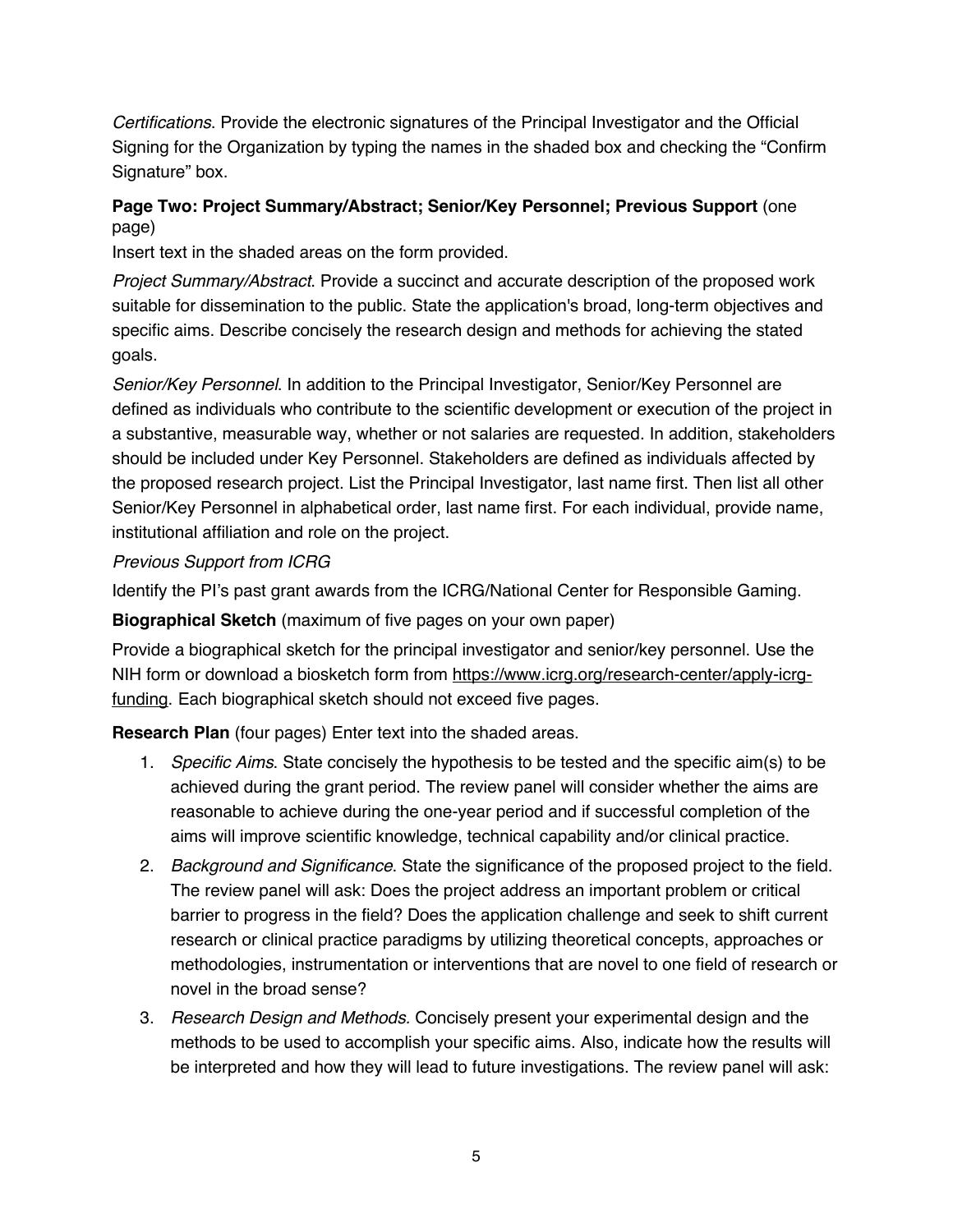Are the overall strategy, methodology and analyses well-reasoned and appropriate to accomplish the specific aims of the project?

#### **Human Subjects and Vertebrate Animals** (two pages)

Enter text into the shaded areas of the application form.

#### *Protection of Human Subjects*

If applicable, summarize your plan to protect human subjects according to the following outline:

- 1) Risks to Human Subjects
- a) Human Subjects' Involvement and Characteristics
- ! Describe the proposed involvement of human subjects in the work outlined in the Research Plan section.
- ! Describe the characteristics of the subject population, including their anticipated number, age range and health status.
- . Identify the criteria for inclusion or exclusion of any subpopulation.
- ! Explain the rationale for the involvement of special classes of subjects, such as fetuses, neonates, pregnant women, children, prisoners, institutionalized individuals or others who may be considered vulnerable populations. Note that "prisoners" includes all subjects involuntarily incarcerated (for example, in detention centers) as well as subjects who become incarcerated after the study begins.
- ! List any collaborating sites where human subjects research will be performed and describe the role of those sites and collaborating investigators in performing the proposed research.
- b) Sources of Materials
- ! Describe the research material obtained from living individuals in the form of specimens, records or data.
- ! Describe any data that will be collected from human subjects for the project described in the application.
- . Indicate who will have access to individually identifiable private information about human subjects.
- ! Provide information about how the specimens, records or data are collected and whether material or data will be collected specifically for the proposed research project.
- c) Potential Risks
- ! Describe the potential risks to subjects (physical, psychological, financial, legal or other), and assess their likelihood and seriousness to the subjects.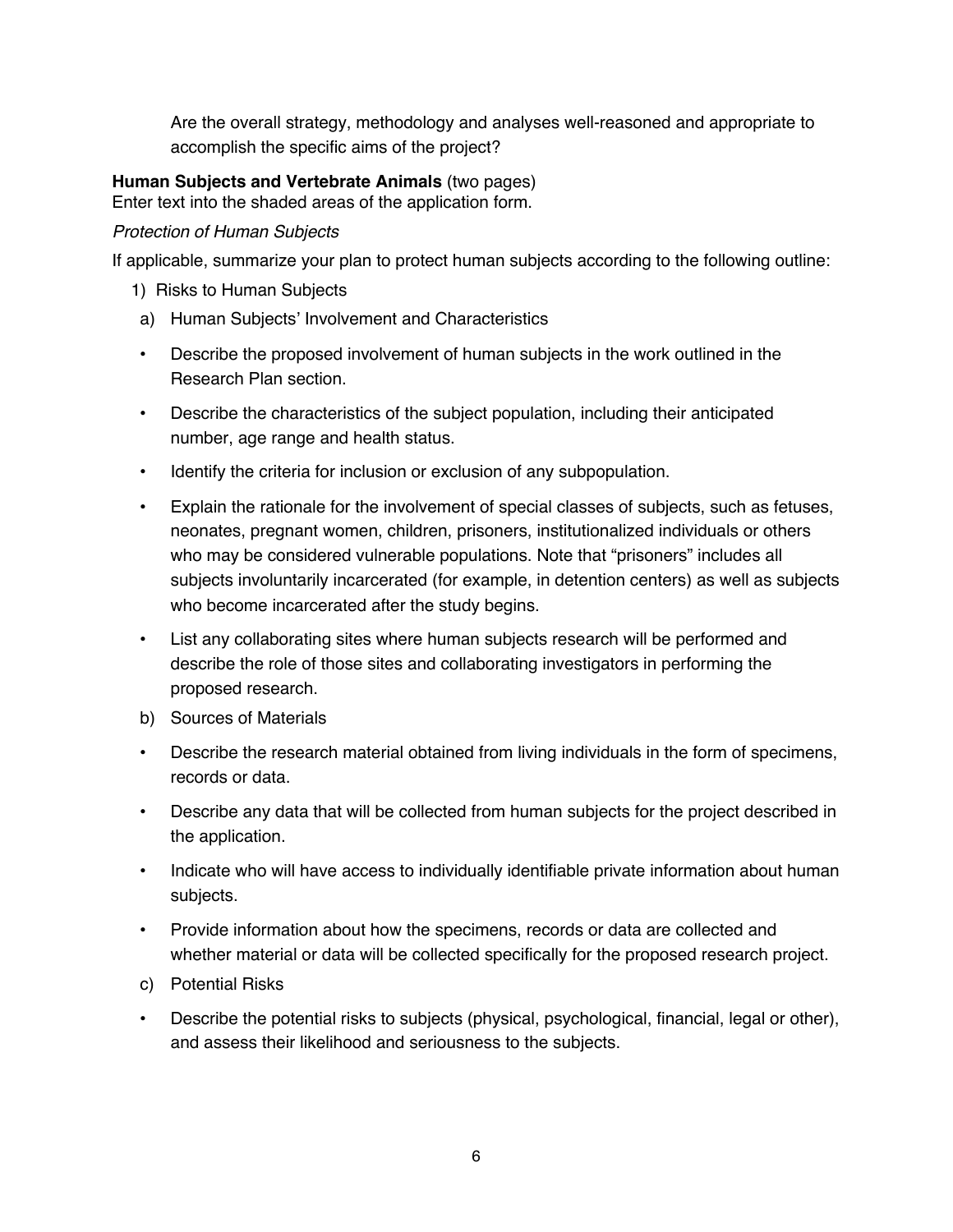- ! Where appropriate, describe alternative treatments and procedures, including the risks and potential benefits of the alternative treatments and procedures, to participants in the proposed research.
- 2) Adequacy of Protection Against Risks
	- a) Recruitment and Informed Consent
		- ! Describe plans for the recruitment of subjects (where appropriate) and the process for obtaining informed consent. If the proposed studies will include children, describe the process for meeting requirements for parental permission and child assent.
	- ! Include a description of the circumstances under which consent will be sought and obtained, who will seek it, the nature of the information to be provided to prospective subjects, and the method of documenting consent. If a waiver of some or all of the elements of informed consent will be sought, provide justification for the waiver.
	- b) Protections Against Risk
	- ! Describe planned procedures for protecting against or minimizing potential risks, including risks to privacy of individuals or confidentiality of data, and assess their likely effectiveness.
	- ! Research involving vulnerable populations, as described in the DHHS regulations, Subparts B-D, must include additional protections. Refer to DHHS regulations, and OHRP guidance (www.hhs.gov/ohrp).

Where appropriate, discuss plans for ensuring necessary medical or professional intervention in the event of adverse effects to the subjects. Studies that involve clinical trials (biomedical and behavioral intervention studies) must include a general description of the plan for data and safety monitoring of the research and adverse event reporting to the IRB and others, as appropriate, to ensure the safety of subjects.

3) Potential Benefits of the Proposed Research to Human Subjects and Others

- ! Discuss the potential benefits of the research to human subjects and others.
- ! Discuss why the risks to subjects are reasonable in relation to the anticipated benefits to research participants and others.

4) Importance of the Knowledge to be Gained

- Discuss the importance of the knowledge gained or to be gained as a result of the proposed research.
- Discuss why the risks to subjects are reasonable in relation to the importance of the knowledge that reasonably may be expected to result.

5) Data and Safety Monitoring Plan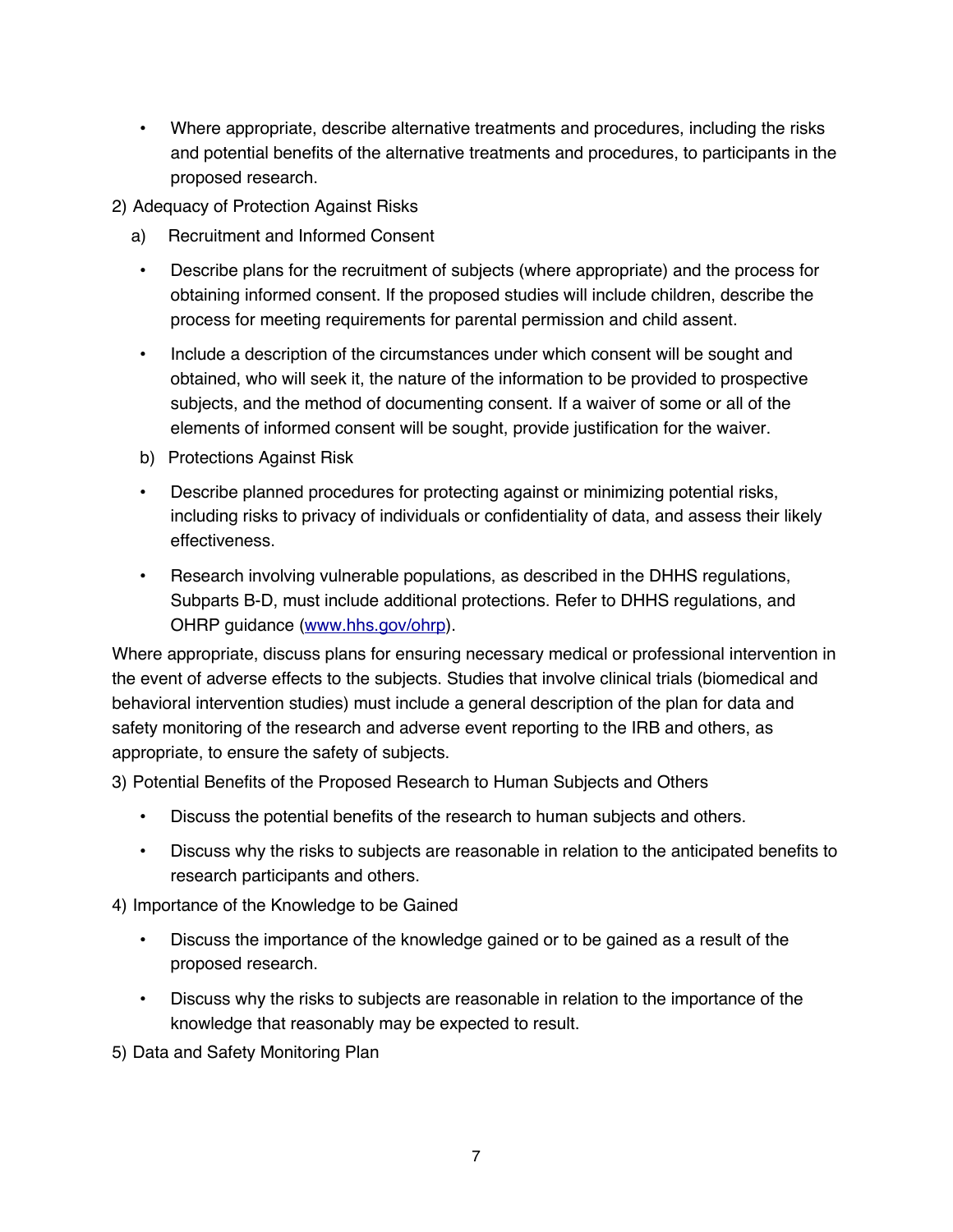- . If the research includes a clinical trial, create a heading entitled "Data and Safety Monitoring Plan."
- ! Provide a general description of a monitoring plan that you plan to establish as the overall framework for data and safety monitoring.
- . Describe the entity that will be responsible for monitoring and the process by which Adverse Events will be reported.

#### *Vertebrate Animals*

If vertebrate animals are involved in the project, address each of the five points below.

- 1) Provide a detailed description of the proposed use of the animals for the work outlined in the Research Plan Narrative. Identify the species, strains, ages, sex and numbers of animals to be used in the proposed work.
- 2) Justify the use of animals, the choice of species and the numbers to be used. If animals are in short supply, costly, or to be used in large numbers, provide an additional rationale for their selection and numbers.
- 3) Provide information on the veterinary care of the animals involved.
- 4) Describe the procedures for ensuring that discomfort, distress, pain and injury will be limited to that which is unavoidable in the conduct of scientifically sound research. Describe the use of analgesic, anesthetic, and tranquilizing drugs, and/or comfortable restraining devices, where appropriate, to minimize discomfort, distress, pain and injury.
- 5) Describe any method of euthanasia to be used and the reason(s) for its selection. State whether this method is consistent with the recommendations of the American Veterinary Medical Association (AVMA) Guidelines on Euthanasia. If not, include a scientific justification for not following the recommendations.

#### **Budget** (one page)

Use the form provided to present a summary of the proposed budget.

#### *Allowable Cost Items*:

- ! Personnel. Allowable personnel expenses include salary and applicable fringe benefits for the PI, post-docs and graduate students (if they receive a salary) and other professional and technical staff.
- ! Consultant Costs. Identify consultants by name and estimate the number of days of service and rate of compensation.
- ! Study participants. Costs of recruitment (e.g., purchase of advertising), payments to subjects, patient care and other costs associated with the use of participants in the study.
- Facilities and Administration. Up to \$5,000.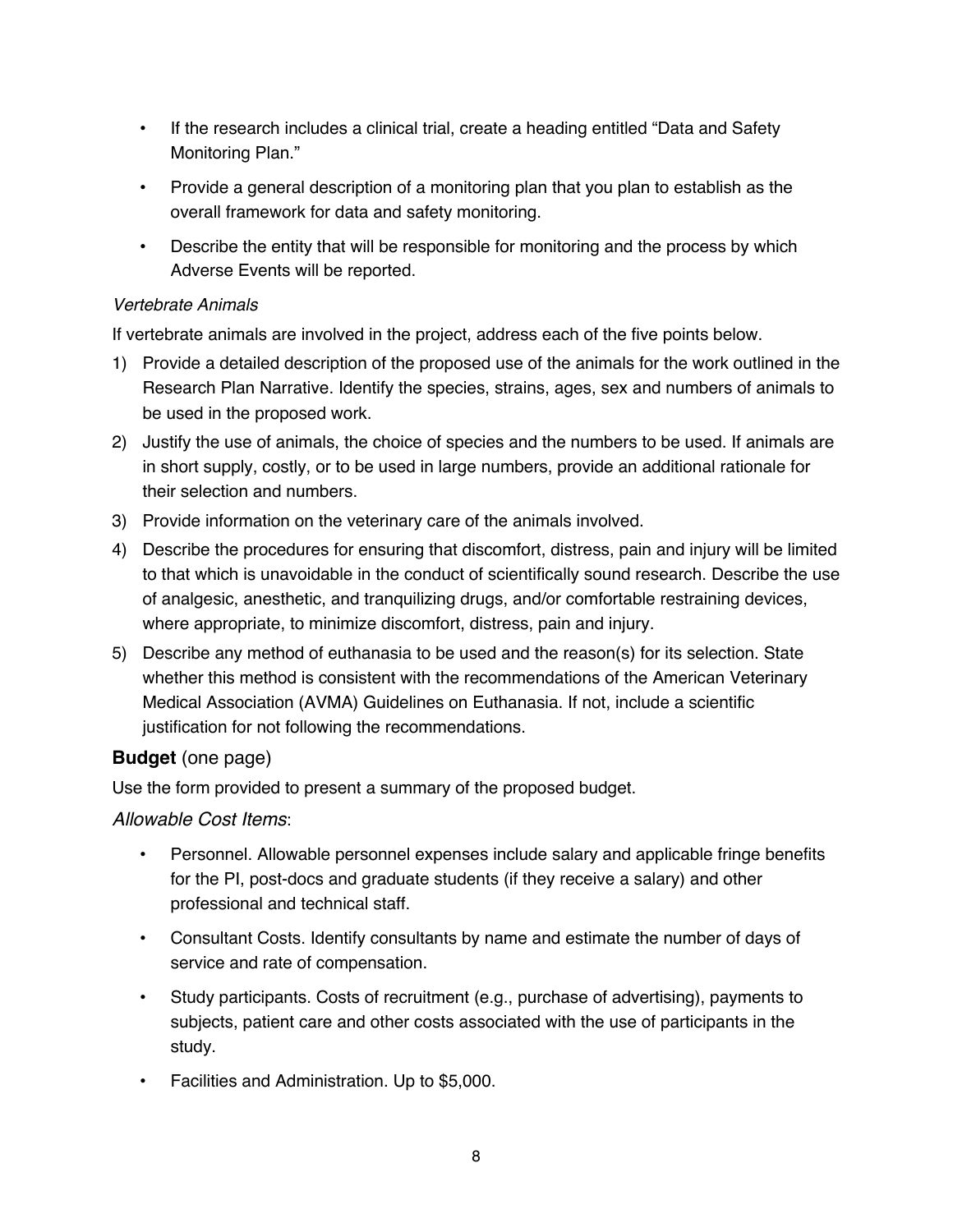• Travel. ICRG grantees are required to present a poster at the annual ICRG Conference on Gambling and Addiction. Budget for travel to the conference in Las Vegas, Nev.

#### *Unallowable Cost Items*

Funding will not be provided for the following:

- Administrative personnel
- Stipends
- Office equipment and furniture
- Tuition
- Dues and membership fees
- . Maintenance/service contracts
- ! Construction, alteration, maintenance or rental of buildings or building space
- Recruiting/relocation expenses
- Entertainment/social expenses
- Pre-award costs

#### *Budget Justification*

In the space below the Budget Summary, explain and justify costs presented, providing calculations to demonstrate how amounts were determined. Enter text in the shaded area.

#### **Appendix**

The Appendix should include items such as a list of references cited and letters of support. In addition, if the research plan involves human subjects, please include a targeted/planned enrollment form, available for download from https://www.icrg.org/research-center/apply-icrgfunding.

### **Submission Process**

1. Create a single PDF document named as follows: PI's Last Name\_Small\_2022. Use a PDFcreation software such as Adobe® Acrobat® Professional to create the PDF rather than scanning hard copies to produce a PDF. Such files can be difficult to e-mail or open and, therefore, will not be accepted for review. Upload the document to the ICRG's Editorial Express website: https://editorialexpress.com/cgi-bin/e-editor/e-submit.cgi?dbase=icrg (by 5 p.m. (Eastern) on Sept. 1, 2022.

Questions? Contact Christine Reilly, Senior Research Director, (creilly@icrg.org; 978-338-6610).